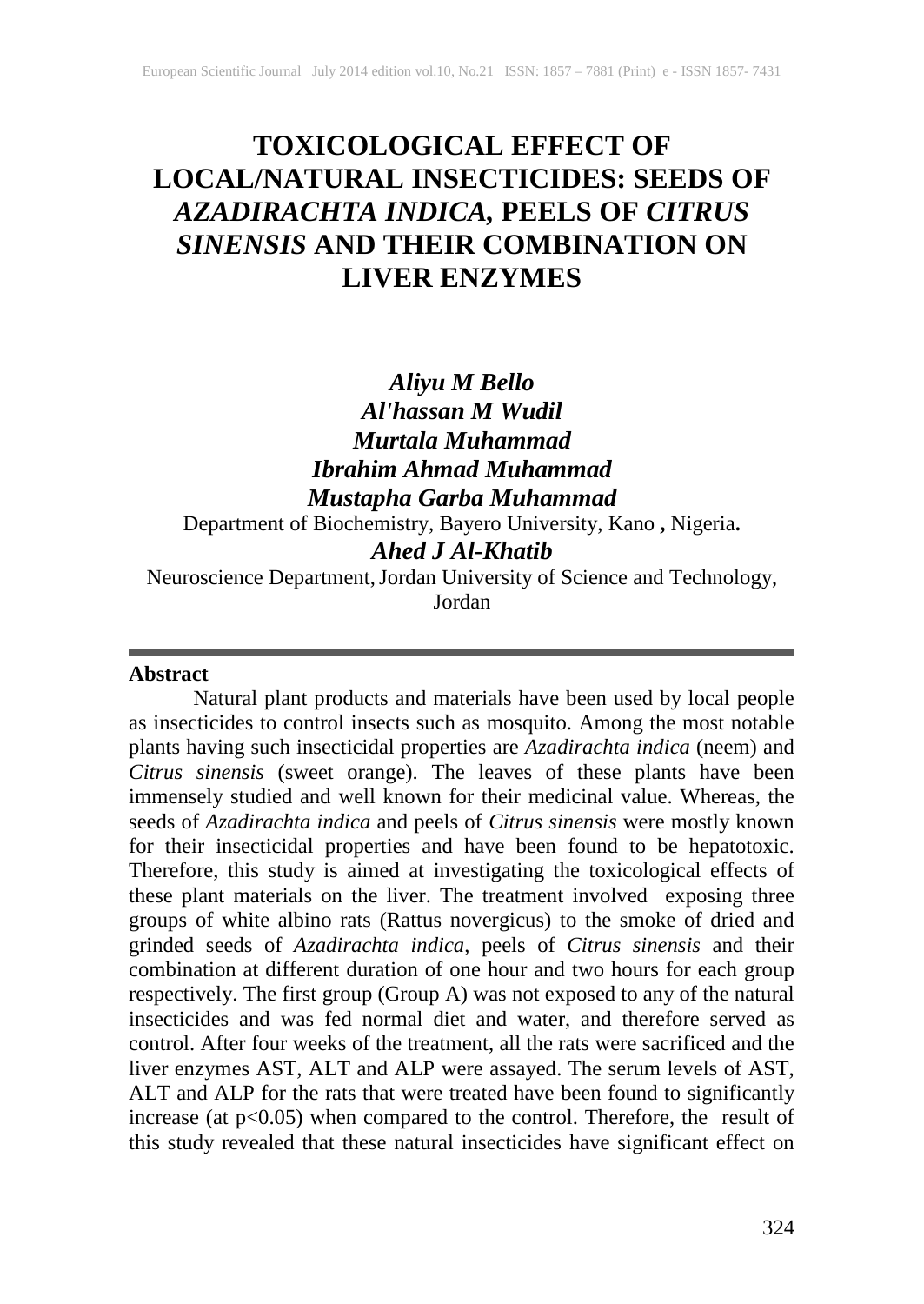the serum level of liver enzymes. However, the duration of exposure increases the severity of the effect. This implies that these plant materials could cause liver injury and as such they are toxic to the liver at the duration of exposure studied.

**Keywords:** Natural Insecticides, Liver Enzymes, *Azadirachata indica*, *Citrus sinensis*, Toxicity, Liver Injury.

## **Introduction**

Peasant farmers have traditionally used a wide variety of natural products with insecticidal properties including minerals, oils, and vegetable extracts from plant and trees [\(FAO,](http://www.fao/) 2009). Natural insecticides, such as nicotine, pyrethrum and neem extracts are made by plants to offer protection against insects. Nicotine-based insecticides are widely used in the US and Canada, but are excluded in the European Union (Lavoisier, 2014). The purpose of using of all these natural products is to kill, repel, or otherwise interfere with the damaging behavior of insect pests(Murray *et al.,* 2013).

In general, exposure to pesticide is associated with toxicity among nontargets including humans at varying degrees, and if not used in a proper way, organic insecticides can harm people and the environment (Murray *et al.,* 2013).

*Azadirachta indica* (neem) is a fast growing tree which is native to the Indian subcontinent, where its medical and insecticidal properties are well known and characterized (Sufia and Chatarjee, 1991; Prabhu and Singh, 1993; Mitchell *et al*., 1997). Mean while, it is widely distributed throughout southeast Asia, East and subsahelian Africa, Fiji Mauritius and parts of central America (Pingale, 2010). The active material with insecticidal properties is azadirachtin and is mainly found in the seeds and bark of the tree (Schmutterer, 1990).

According to Dreyer (2009), Margosan–O is the first commercial insecticide that has derived from the seeds of the neem tree and is registered by the environmental protection agency. The repellent is particularly effective against the Anopheles Mosquito which spreads malaria.

Methanolic and Ethanolic extracts of *Azadirachta indica* seeds oil have been found to have severe hypoglycemic properties, but on the other hand they have significantly increased liver enzymes AST, ALT and ALP in diabetic mice which reveal their hepatotoxicity (Muhammad *et al*., 2013). Various neem seed preparations such as aqueous neem seed Kernel extract demonstrated toxicity to oreochromis niloticus (tilapia) and cyprinus carpio (cap) (Biswas *et al*., 2002). Another feeding trial with neem seed meal (2.5%) on chicks indicated mild to severe changes in kidney, liver, spleen,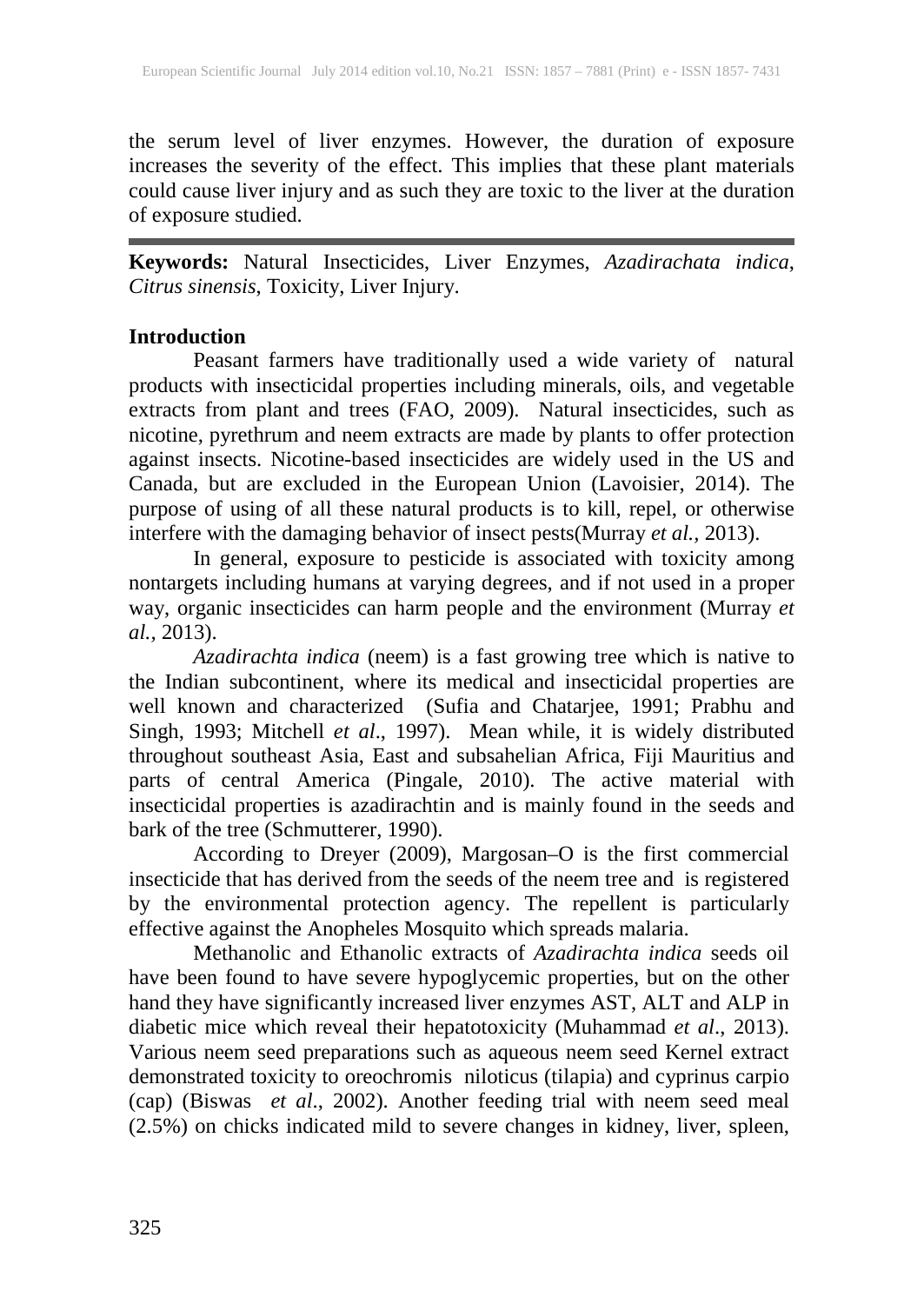intestine and heart. Likewise, retardation of spermatogenesis was observed by feeding neem seed cake to rats (Biswas *et al*., 2002).

The *Citrus sinensis* (Sweet Orange), especially oranges, are one of the world's four major fruit crops, along with grapes, bananas and apples. Commercial citrus species are native to south – East Asia and eastern India (Milind and Dev, 2012). Most present day cultivars have been grown for many years (Hartmann *et al.,* 1988).

Volatile constituents and flavonoids of extracts of citrus fruits have been suggested to have properties against fungus and insects (Macias *et al*., 2005). Statistical studies using the randomized complete block design with four replicates showed that volatile extracts of two species of orange peels, *citrus sinensis* (sweet orange) and *citrus aurantifolia* (Lime) had insecticidal activity against mosquito, cockroach and housefly (Ezeonu *et al*., 2001).

The active ingredient, D-limonene, destroys wax coatings of the insect's respiratory system when applied directly by suffocating insects. The citrus fragrance also acts as a repellent(Ezeonu *et al*.*,* 2001). The EPA calls D-limonene a broad-based insecticides. It can be used for aphids, ants, mealy bugs, gnats, silver fish, fleas, mosquito, cockroaches and house flies (Ezeonu *et al.*, 2001).

Limonene is moderately toxic by ingestion and its poisoning may affect the kidneys. The oral  $LD_{50}$  is  $5g/Kg$  for a rat and  $5.6g/Kg$  for a mouse, local effects include irritation to the eye, skin and respiratory tract. Acute exposure may cause sore throat, coughing', shortness of breath (diptheria, dizziness and nausea). Limonene is also a possible carcinogenic agent (Steward, 1994).

Liver function tests are groups of Clinical Biochemistry laboratory blood assays designed to give information about the state of a patient's liver (Lee, 2009). Four separate liver enzymes are included on most routine laboratory tests. They are aspartate aminotransferases (AST or SGOT) and alanine aminotransferase (ALT or SGPT), which are known together as transaminases; and alkaline phosphatase (ALP) and a gamma-glutamyl transferase (GGT) which are known together as cholestatic liver enzymes (Johnston, 1999; McClatchey and kenneth, 2002). Elevations of these enzymes can indicate the presence of liver disease, but ALT is more liver specific than AST and therefore give an excellent indication for liver injury. However, elevation of ALT is usually accompanied by similar elevation of AST and other liver enzymes (Moss and Henderson, 1999; Palmer, 2004).

This study was conducted within the overall aim of determining the safety of natural insecticides to the public. This is because, In previous years and even presently in some villages, people are in the habit of using some local or natural plant products/parts to control insect pests without being informed about the side effects of such products on the vital organs of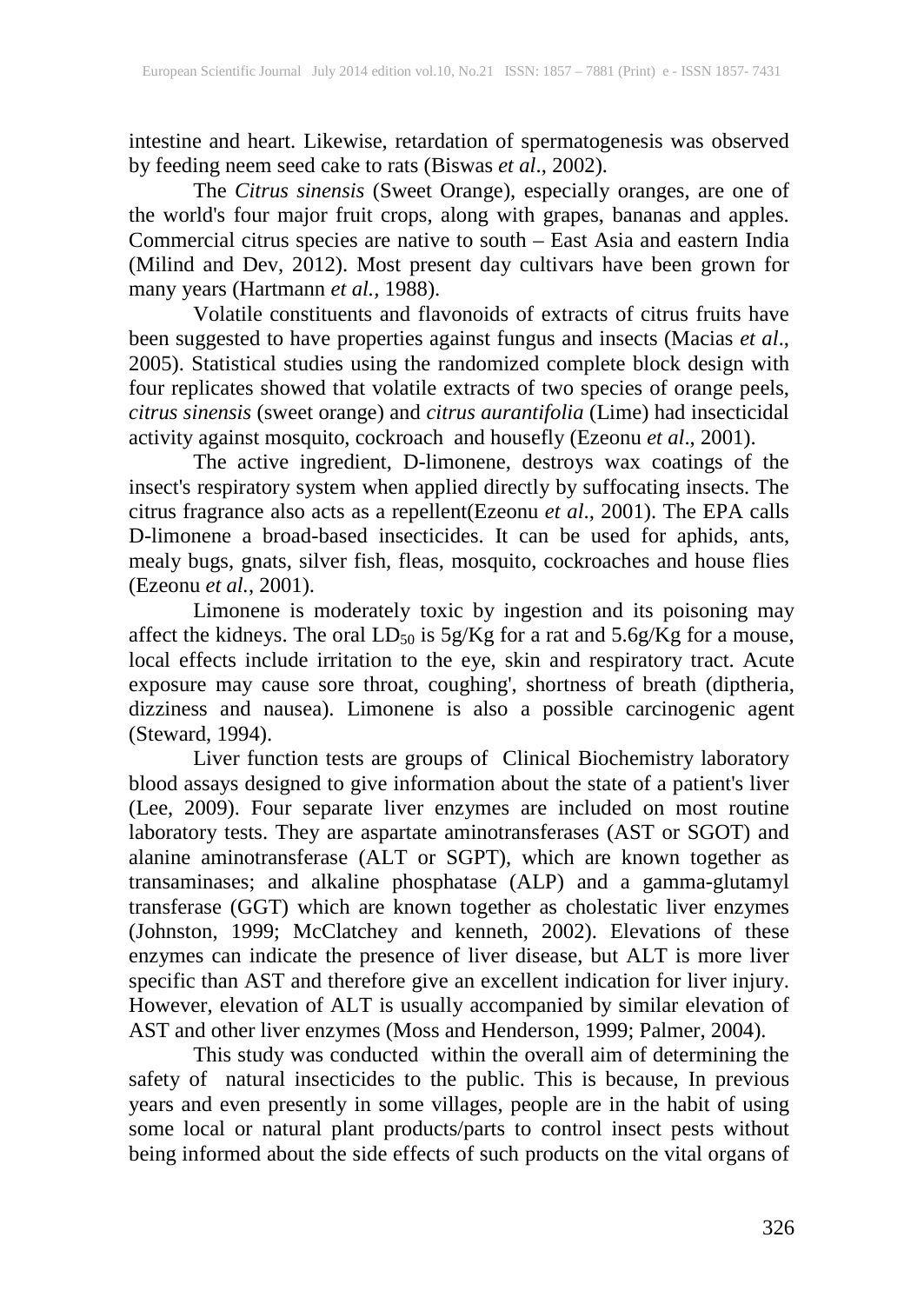the body (such as liver, heart and kidney). Therefore, it is very essential to determine the effects of these natural insecticides on the users so as to minimize the toxicity.

#### **Materials And Methods**

#### *Experimental Animals*

Twenty one healthy males and females white albino rats of an inbred Novergicus strain (*Rattus novergicus*) weighing between 120g to 240g were obtained from the Animal Holding Unit of department of Biological Sciences, Faculty of Sciences, Bayero University Kano and Animal Holding Unit of department of Pharmacology, Faculty of Pharmaceutical Sciences, Ahmadu Bello University Zaria. The rats were housed in a well ventilated environment (Temperature: 25-30°; Photoperiod: 12 Hours natural light and 12 hours dark), kept in aluminum cages (Dimensions 39.50cm by 25.30cm by 14.80cm) with saw dust at the bottom of the cages and they were fed with Animal Pelletized Feed (Growers Feed) made in "Bukuru"Jos, Plateau State with free access to water.

#### *Experimental Design*

The rats were distributed on the basis of their weight into seven groups  $(A \text{ to } G)$  of three rats each, with group  $C$ , E and G having the highest weight because they were exposed to the natural insecticides for longer duration. Group A which served as control was given normal food and water. The animals in the other groups (B to G) were exposed to the smoke of the local insecticides in an inhalation chambers (Dimensions 119cm by 61cm by 55cm). Groups B and C were exposed to smoke of neem seeds for one hour and two hours respectively. Likewise, Group D and E were exposed to smoke of orange peels, in which group D was exposed for one hour and group E for two hours. Then, Groups F and G were exposed to smoke of the combination of neem seeds and orange peels for the duration of one hour and two hours respectively.

One of the three rats in group G died on the  $23<sup>rd</sup>$  day of the treatment, most likely because of the longer duration of exposure. The treatment was carried out daily for period of four weeks.

All the rats were sacrificed on the  $29<sup>th</sup>$  day by carefully cutting their juguler vein with a very sharp razor. Blood samples were collected into dried and clean centrifuge tubes allowed to clot and centrifuged. The sera were collected into plain serum bottles for laboratory investigations.

## *Animal Ethics*

The animals used in this experiments were treated according to the criteria outline in the Guide for the Care and the Use of Laboratory Animals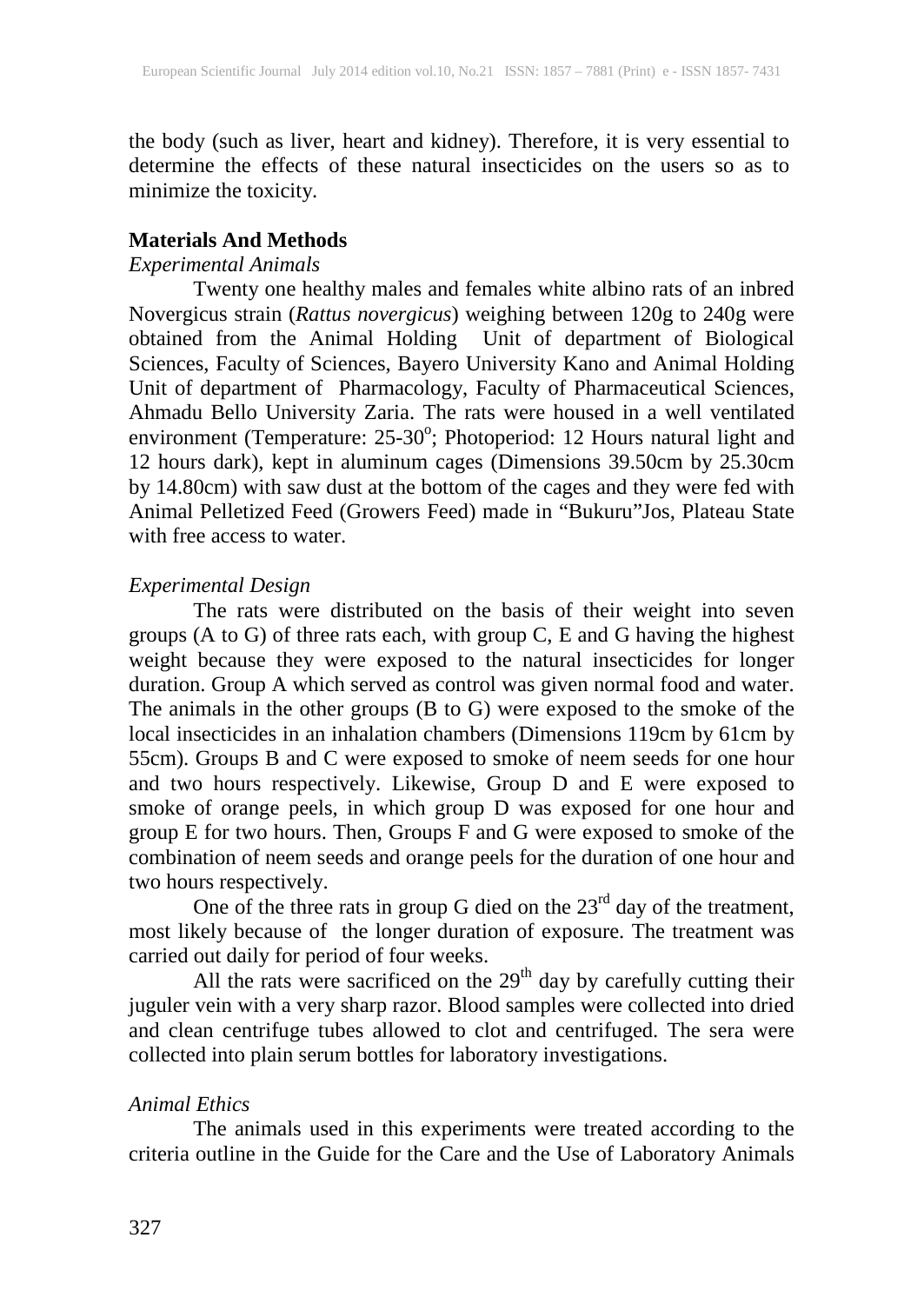prepared by the National Academy Science which was published by National Institute of Health.

The ethic regulations have been followed in accordance with National and Institutional Guide Lines for the protection of animal's well being during experiments(Public Health Service, 1996).

#### *Collection and Preparation of Samples*

The fruits of *Azadirachta indica* (neem) were collected from Bayero University, Kano which is within Gwale local government area of Kano state, Nigeria. Whereas the peels (bark) of *Citrus sinensis* (sweet orange) were collected from "Hauren wanki" of Gwale local government of Kano state. Both the fruits and the peels were identified at Botanical garden of department of Biological Sciences, Bayero University, Kano.

The seeds of the *azadirachta indica* were exposed out of the fleshy fruits (depulped). Both the seeds and peels were sun dried (in order to reflect the actual traditional processing procedures) and ground into powdered form using pestle and mortar. The powder was then stored in a well dried and clean container at room temperature.

## *Enzymes Assay*

All the liver enzymes were assayed using a commercially prepared kits, AST and ALT were analyzed using Randox commercially prepared kit, but ALP was analyzed using TECO commercially prepared kit. Standard clinical laboratory procedures were employed while assaying all the liver enzymes.

#### **Results**

**Group A (control).** 

**n=3**

The effects of exposure of experimental rats to the smoke of natural insecticides powders: seeds of *Azadirachta indica*, peels of *Citrus sinensis* and the combination of the two on the activities of Aspartate Aminotransferase (AST), Alanine Aminotransferase (ALT) and Alkaline Phosphatase (ALP) were presented below (Tables 1 and 2).

| of natural insecticides one hour daily for four weeks. |                          |                  |                              |  |
|--------------------------------------------------------|--------------------------|------------------|------------------------------|--|
| <b>Treatments</b>                                      | AST (IU/L)               | $ALT$ ( $IU/L$ ) | ALP (IUL)                    |  |
| <b>Group B</b> (Neem                                   | $34.33 \pm 2.89^{ab}$    | $14.33 \pm 2.52$ | $60.00 \pm 14.53^{\text{a}}$ |  |
| Seeds). $n=3$                                          |                          |                  |                              |  |
| <b>Group D (Orange)</b>                                | $34.33 \pm 2.89^{ab}$    | $13.67 \pm 3.06$ | $43.34 \pm 5.77^{\circ}$     |  |
| peels). $n=3$                                          |                          |                  |                              |  |
| Group F                                                | $25.67 \pm 2.31^{\circ}$ | $12.67 \pm 3.79$ | $42.22 \pm 10.72$            |  |
| (combination). $n=3$                                   |                          |                  |                              |  |

 $17.00 \pm 1.73$  10.67  $\pm$  0.58 28.89  $\pm$  3.85

**Table 1: Serum enzymes activities of AST, ALT and ALP of rats exposed to the smoke**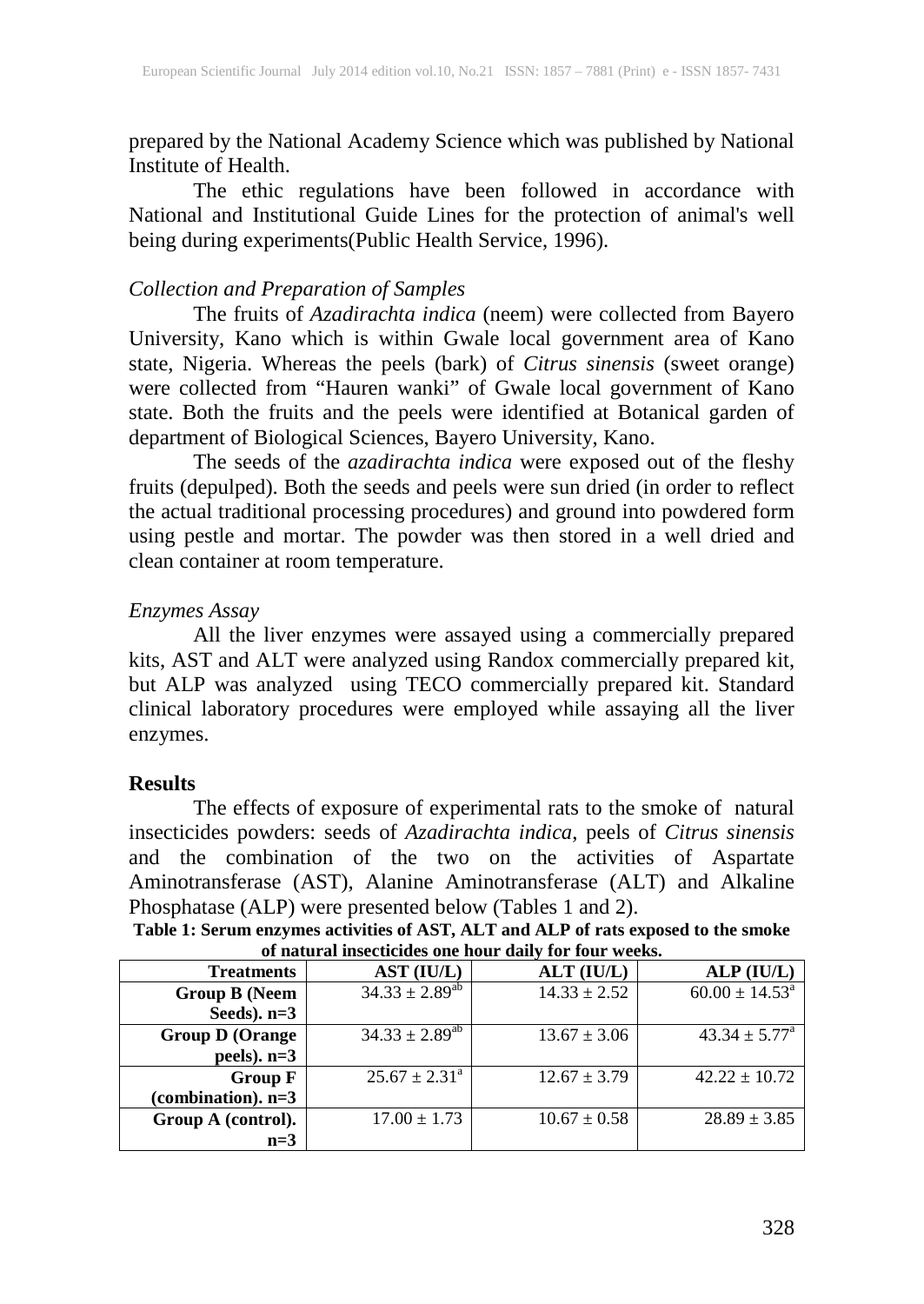The results were expressed as: mean  $\pm$  standard deviation  $n =$  number of experimental animals "a" indicate significant difference when compared with Group A ( $P < 0.05$ ). "b" indicate significant difference when compared with Group  $F (P < 0.05)$ .

Table 1 revealed a significant increase in serum AST levels of rats in group B, D and F when compared with Control (Group A), but no significant difference was observed in the case of ALT for all the groups. Whereas, for ALP only group B and D showed a significant increase in serum enzyme activities when compared to control. Only serum AST level was significantly increased when group B and D were compared with group F.

| of local insecticides two hours daily for four weeks. |                          |                          |                    |  |
|-------------------------------------------------------|--------------------------|--------------------------|--------------------|--|
| <b>Treatments</b>                                     | AST (IU/L)               | ALT (IU/L)               | ALP (IU/L)         |  |
| <b>Group C (Neem</b>                                  | $44.33 \pm 16.17^a$      | $16.00 \pm 1.73^{\circ}$ | $51.11 \pm 1.92^a$ |  |
| Seeds). $n=3$                                         |                          |                          |                    |  |
| <b>Group E (Orange)</b>                               | $41.00 \pm 0.00^a$       | $21.00 \pm 2.65^{\circ}$ | $46.67 \pm 12.02$  |  |
| peels). $n=3$                                         |                          |                          |                    |  |
| <b>Group G</b>                                        | $33.50 \pm 3.54^{\circ}$ | $18.00 \pm 1.41^{\circ}$ | $35.00 \pm 7.07$   |  |
| (combination). $n=2$                                  |                          |                          |                    |  |
| Group A (control).                                    | $17.00 \pm 1.73$         | $10.67 \pm 0.58$         | $28.89 \pm 3.85$   |  |
| $n=3$                                                 |                          |                          |                    |  |

**Table 2: Serum enzymes activities of AST, ALT and ALP of rats exposed to the smoke of local insecticides two hours daily for four weeks.**

The results were expressed as: mean  $\pm$  standard deviation

 $n =$  number of experimental animals

"a" indicate significant difference when compared with Group A ( $P < 0.05$ ).

Table 2 revealed a significant increase in serum levels of both AST and ALT for the rats in group C, E and G when compared with the control rats (Group A). But for ALP, only group C indicated a significant difference when compared with control. However, no any significant difference was observed in all the three liver enzymes, when group C and E were compared with group G.

From the above tables (1 and 2), statistical comparisons between the results were done using student's t-test at 5% level of significance as described by Mukhtar (2003). Significant difference was observed when Group D and Group E were compared at  $P < 0.05$  for AST and ALT, whereas for ALP, no significant difference was observed.

#### **Discussion**

The result of this study revealed a significant increase at  $(P<0.05)$  in the serum activities of liver enzymes: Aspartate aminotransferase, Alanine aminotransferase and Alkaline phosphatase upon exposure of experimental rats to the smoke of natural insecticides (seeds of *Azadirachta indica,* peels of *Citrus sinensis* and their combination). However, This could be due to the necrosis or cytolysis of the hepatocytes by various toxic phytochemicals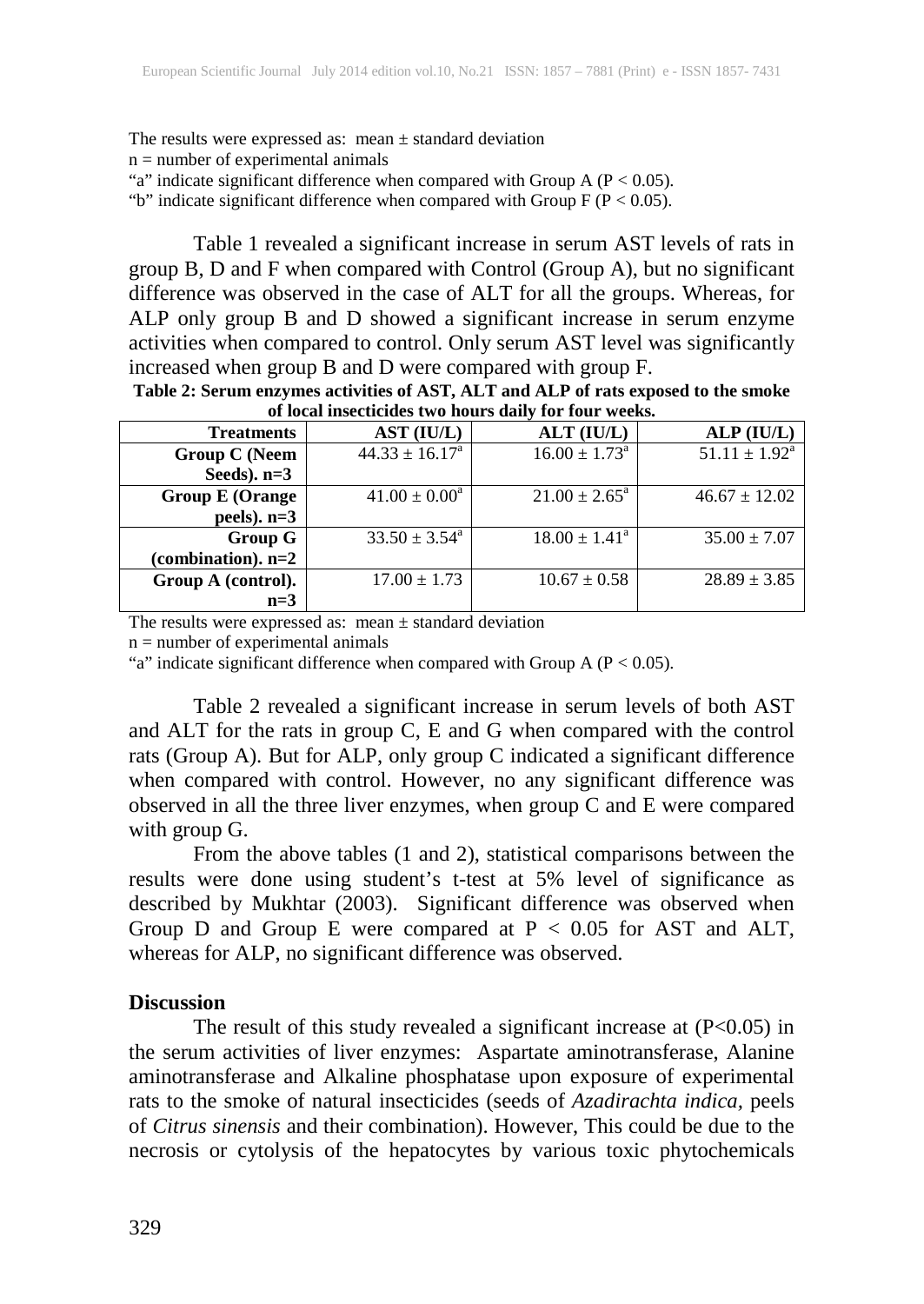present in both *Azadirachta indica* and *Citrus sinensis* such as Azadirachtin and Limonene which probably cause leakage of the liver enzymes into the blood. This implies that these local insecticides cause hepatic injury which means that they have toxic effect on the liver of the experimental animals. This finding is consistent with the findings of Ashafa *et al* (2012) who reported the toxic effects of *Azadirachta indica* and Tarkang *et al* (2012) who reported the toxic effects of *Citrus sinensis* on the liver and other vital organs of experimental rats.

Serum AST activity significantly increased in both one hour and two hours exposure of the rats to all the natural insecticides, and this is because other factors besides liver injury could cause increase in AST owing to its less specificity to the liver. Whereas, ALT activities did not show any significant increase for all the local insecticides in one hour exposure, but do so in two hours exposure. This implies that the effect of these natural insecticides on the liver is not manifested in one hour until two hours, because ALT is highly specific to the liver and therefore give an excellent indication of liver injury (Jacobs *et al*., 1994). Likewise, in the case of those rats exposed to the orange peels, increasing the duration of exposure (from one hour to two hours) increases the severity of AST and ALT activities in the serum. Therefore, it is generally implied that the duration of exposure plays a great role in the degree of increment in AST, ALT and ALP activities in the serum of experimental animals, which in turn shows increase in severity of the liver toxicity. Furthermore, the result of this study showed that combination of the two local insecticides does not have a synergistic effect on the activities of AST, ALT and ALP.

Serum total ALP levels provide a useful but nonspecific indication of liver or bone disease with billiary tract obstruction which leads to its diffusion into the blood. The serum ALP levels increased significantly in both one hour and two hours treatments at (P< 0.05) and was consistent with the finding of Brown *et al*. (2007).

The measurement of the activities of markers or diagnostic enzymes in the serum plays a significant role in diagnosis of diseases and in the assessment of drugs or plant extract for safety or toxicity risk. The enzymes considered in this study (AST, ALT and ALP) are useful marker enzymes of the liver cells (Schmidt and Schmidt, 1979).

#### **Conclusion**

The results of this study have shown that daily exposure of the experimental rats to the smoke of natural insecticides: seeds of *Azadirachta indica,* peels of *Citrus sinensis* and their combination for the duration of one hour and two hours for four weeks have significantly increased the level of serum liver enzymes. Also increasing the duration of exposures from one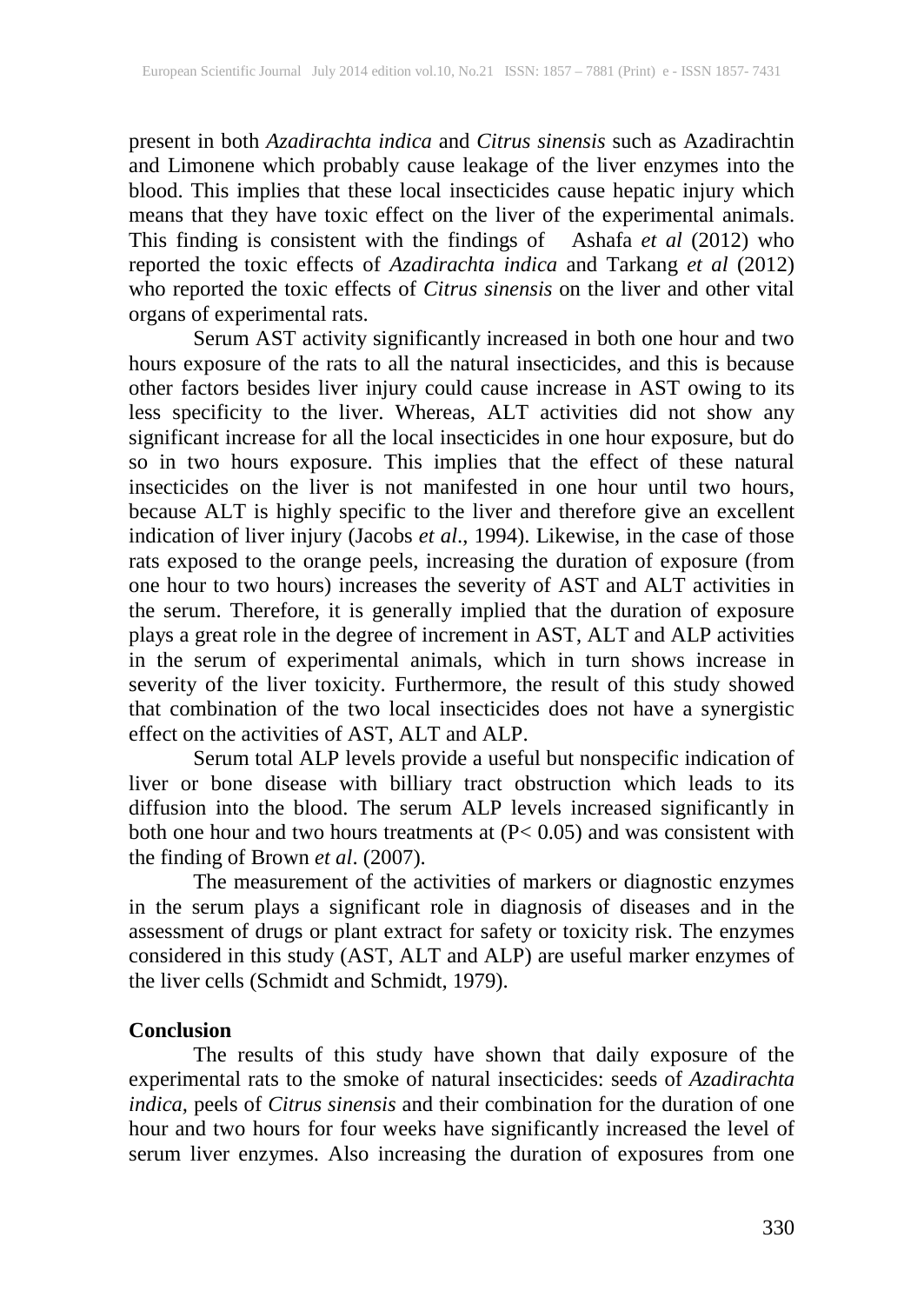hour to two hours, increased the degree of increment of these liver enzymes in the serum, which reflects the increase in the severity of liver damage with time. But combining the two local insecticides together (neem seeds and orange peels) did not have a synergistic effect on the level of serum liver enzymes but rather decreased the effect of individual insecticides. As such, within the limit of experimental error, the pattern displayed by the liver enzymes in this study indicated that these local insecticides may cause liver injury and as such they are toxic to the liver at the specific duration of exposure.

## **References:**

Ashafa, A. O. T., Orekoya, L. O., Yakubu, M. T. (2012). Toxicity profile of ethanolic extract of Azadirachta indica stem bark in male Wistar rats. *Asian Pacific journal of tropical biomedicine*, *2*(10), 811-817.

Biswas, K., Chattopadhyay, I., Banerjee, R. K., Bandyopadhyay, U. (2002). Biological activities and medicinal properties of neem (Azadirachta indica). *Current science*, *82*(11), 1336-1345.

Brown G., Neath I.,and Chater, N (2007). A temporary ratio model of memory, *Psychological review* 114: 539-576.

Dreyer, M. (2009). Neem Insecticidal Uses (Some Practical Information including Oil Production and Storage of Seeds). *Agric. Biol. JN Am*, *1*(5), 1001-1008.

Ezeonu, F. C., Chidume, G. I., Udedi, S. C. (2001). Insecticidal properties of volatile extracts of orange peels. *Bioresource technology*, *76*(3), 273-274.

FAO, J., FOODS, M. H. I. (2009). Food and Agriculture organization of the United Nations, An African experience in the improvement of post harvest Techniques, Originated by Agriculture and Consumer Protection. *Rome, URL: http://faostat. fao. org*.

Hartmann, H.T., Kofranek, A.M., Rubatzky, V.E. and Flocker, W.J. (1988). Plant Science (Growth, Development and Utilisation of Cultivated Plants). 2<sup>nd</sup> edition. Prentice Hall Career and Technology Publication. Pp:609-611.

Jacobs, D.S., Demott, W.R., Finley, P.R., Harvet, R.T., Kasten, B.L. and Tilzer L.L. (1994). Laboratory Test Hand Book*.* 3rd edition. Lax Comp. Inc., Hunderson (Cleveland). Pp. 100-298.

Johnston, D. E. (1999). Special considerations in interpreting liver function tests. *American family physician*, *59*(8), 2223-2230.

Lavoisier, A. From Wikipedia, the free encyclopedia (2014). Insecticide. URL: http://en.wikipedia.org/wiki/Insecticides. *History*, *2*(8), 6.

Lee, M. (Ed.). (2009). *Basic skills in interpreting laboratory data*. ASHP.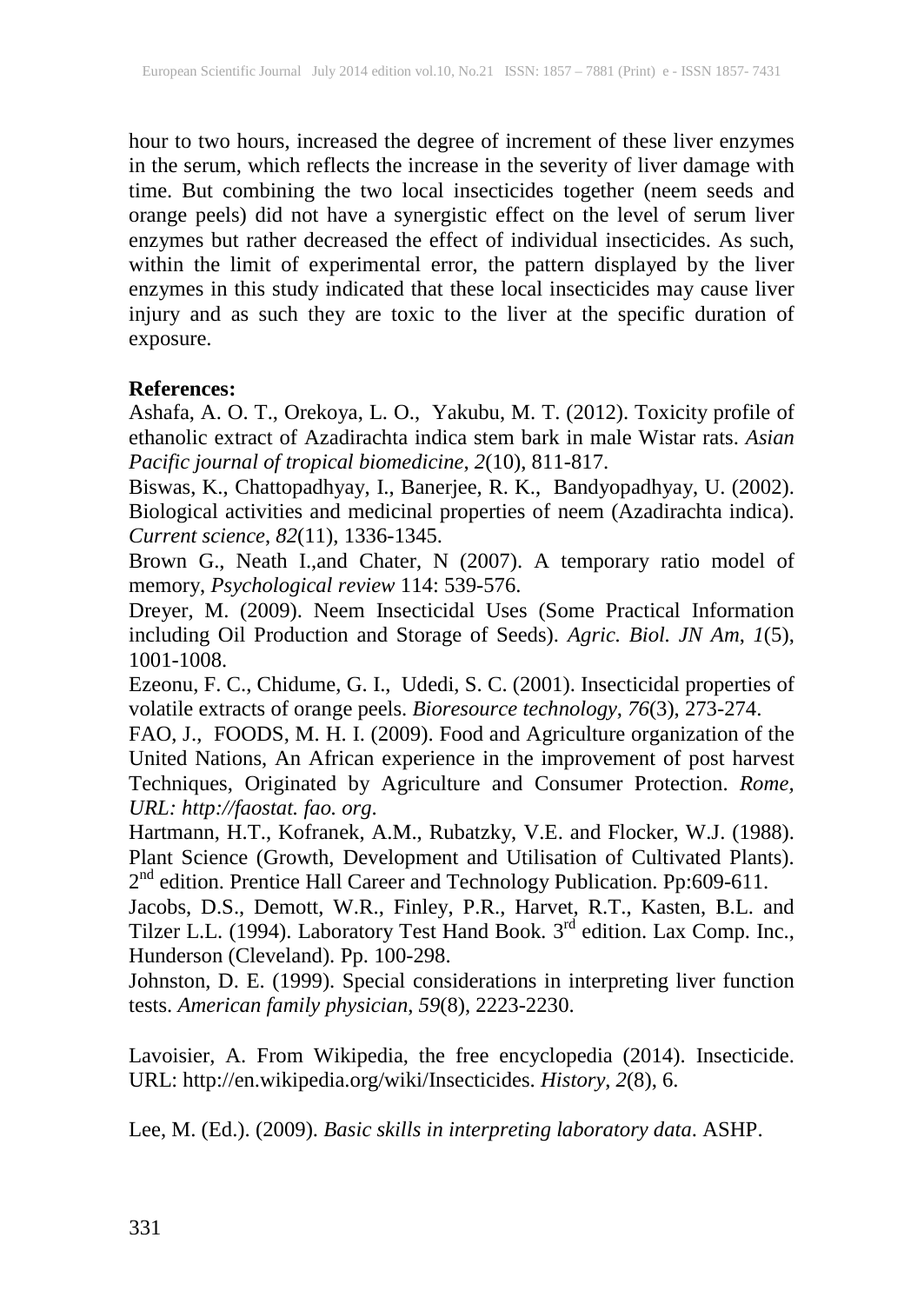Macias, F. A., Torres, A., Maya, C. C., Fernandez, B., Harper, J. D. I., An, M., .Kent, J. H. (2005, August). Natural biocides from citrus waste as new wood preservatives. In *Fourth World Congress on Allelopathy* (pp. 21-26).

McClatchey, K. D. (Ed.). (2002). Clinical laboratory medicine. Lippincott Williams & Wilkins. Pp 243- 249.

Milind, P., Dev, C. (2012). Orange: range of benefits. *Int Res J Pharm*, *3*(7), 59-63.

Mitchell M.J, smith S.L, Johnson S, Morgan E.D (1997). Effects of the neem tree compounds azardirachtin, salanin, nimbin and 6-desacetylnimbin on ecdysone 20—monooxygenase activity.

Moss, D., and Henderson, A (1999). Text book of clinical enzymology. Serum chemical biomarkers of cardiac injury for non clinical safety testing. Pp 617-721.

Muhammad, H. L., Kabiru, A. Y., Makun, H. A., Adefolalu, F. S., Fasiku, O. V., Abdullah, A. S(2013). Evaluation of Methanolic and Ethanolic Extracts of Azadirachta Indica Seed Oil for Hypoglycaemic Properties and Effects on Some Biochemical Parameters in Diabetic Mice. *International Journal of Pharmaceutical Sciences Review and Research*, 3, 37- 42.

Mukhtar, F.B. (2003). An Introduction to Biostatistics. Samarib Publishers, Kano, Nigeria. Pp.19,24,45,46,56 and 118.

Murray, T., Miles, C., & Daniels, C. (2013). Natural Insecticides.

Palmer, M. (2004). *Dr. Melissa Palmer's Guide to Hepatitis & Liver Disease*. Penguin.

Pingale Shirish, S. (2010). Hepatoprotection study of leaves powder of Azadirachta indica A. Juss. *International journal of Pharmaceutical sciences Review and Research*, *3*(2), 37-42.

Prabhu S.T, Singh R.P (1993). Insect-growth regulatory activity of different parts of neem (Azardirachata indica juss) against tobacco parts of neem (*Azardirachata indica juss)* against tobacco caterpillar,sodoptera litura(E). World Neem Conference,Banglore, India,24- 28 February.

Public Health Service,(1996). Public Health Service policy on humane care and the use of laboratory animals. Human Health Research Act, 1985. United States Department Of Health and Humane Services, Washington, DC, UAS. Pp 99-158.

Schmidt, Ellen, and F. W. Schmidt. "Enzyme diagnosis in diseases of the liver and biliary system." *Advances in clinical enzymology* 1 (1979): 232- 292.

Schmutterer, H. (1990). Properties and potential of natural pesticides from the neem tree, Azadirachta indica. *Annual review of entomology*, *35*(1), 271- 297.

Steward, D. (1994). Toxic Effect of Limonene, Occupational Safety and Health Administration (OSHA). US Department of Labour.